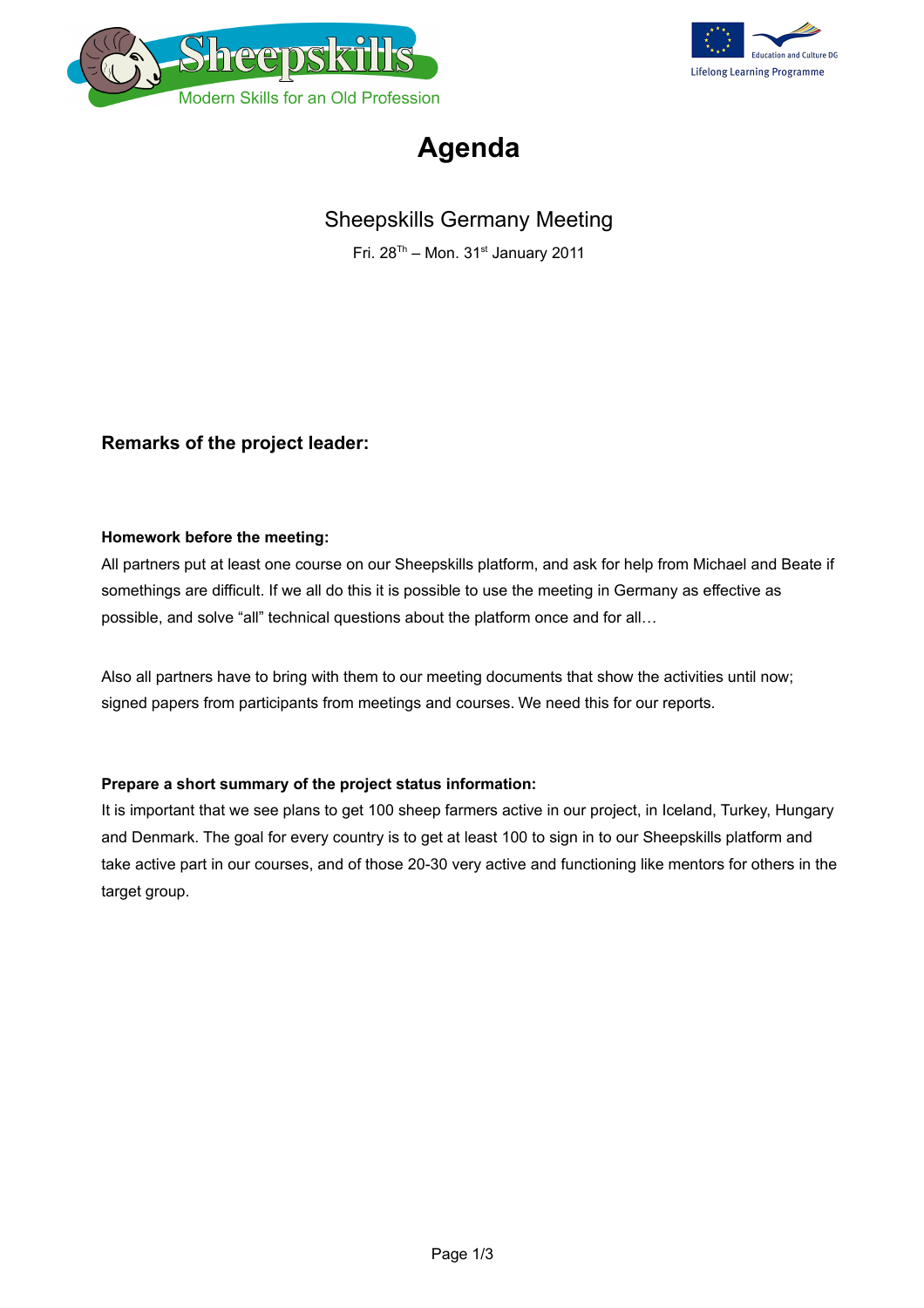



# **Agenda**

## Sheepskills Germany Meeting

Fri.  $28^{Th}$  – Mon.  $31^{st}$  January 2011

| 28.01.2011 |            | Arrival (transfer from Hamburg to the hotel by mini bus)                     |
|------------|------------|------------------------------------------------------------------------------|
|            | 19.30      | Welcome Dinner (hosted by LEADING INTERACTIVE)                               |
|            |            |                                                                              |
| 29.01.2011 | until 8.30 | <b>Breakfast</b>                                                             |
|            | 8.30       | Transfer to the meeting location                                             |
|            |            | - short visit of the farm – depending on the weather (20mins)                |
|            | 8.50       | - Welcome speech (by Beate and Ragnhildur - 10mins)                          |
|            | 9.00       | - Project status in each implementing country (all partners - 10 mins each)  |
|            | 10.00      | - Organisational and financial issues (Ragnhildur and Tedda - 30mins)        |
|            |            | 10.45 - 21.00 Trip to the "Lüneburger Heide" with following activities:      |
|            |            | - Bus transfer (30-45mins)                                                   |
|            | 11.30      | - Meeting shepherd Mr Beuße, discussion about traditional                    |
|            |            | shepherding and sheep-keeping (90mins)                                       |
|            | 13.00      | - small lunch in a sheep stable, which was restored to an event location     |
|            |            | (30 mins)                                                                    |
|            | 13.30      | - Visit of the farm "Theeshof" where traditional goods are made of           |
|            |            | sheep-wool (hand-crafted) (60mins)                                           |
|            | 14.45      | - Coffee break at a local coffee around the corner. (45mins)                 |
|            |            | Traditional buckwheat cake is served.                                        |
|            | 15.45      | - Continuing to the nature conservation farm "Tütsberg", which is organising |
|            |            | the conservation of the "Lüneburger Heide". They have 6 big flocks and       |
|            |            | 5200 acres of land they conserve. (60mins)                                   |
|            | 17.00      | - Visit of a farm shop where regional goods can be bought, like honey, local |
|            |            | (sheep-)saussage, ham, fruits and vegetables. (30mins)                       |
|            | 18.00      | - Finally, dinner at restaurant "Ramster":                                   |
|            |            | Regional menu, with local lamb (Heidschnucke) as main course, traditional    |
|            |            | dessert and snaps.                                                           |
|            |            | - Transfer back to the hotel                                                 |
|            |            | Taking a sun-downer at the bar.                                              |